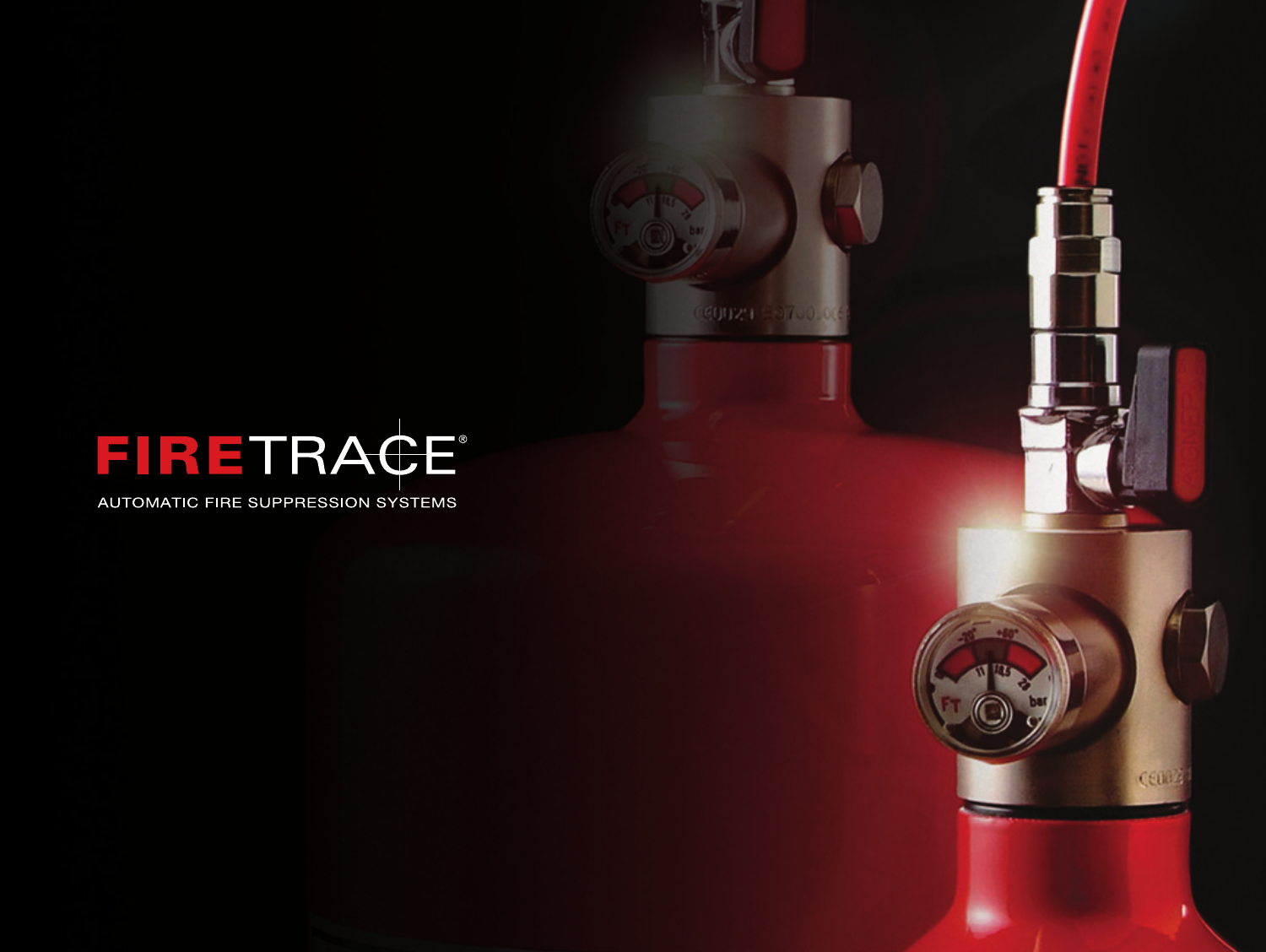



## **PROTECTING YOUR MICROENVIRONMENT**

## **THE FIRETRACE ADVANTAGE**

The effectiveness of a genuine Firetrace system comes from our proprietary, polymer tubing that will rupture when exposed to a flame. This specialized Firetrace Detection Tubing combines leak resistance, flexibility, durability and precise temperature sensitivity, allowing it to react quickly when the heat from a fire is present. Our detection tubing connects to one of our custom engineered valves and a Firetrace cylinder that contains the best fire suppression agent for a particular hazard.

### **For Reliable Fire Protection, Be Sure You Are Installing Genuine Firetrace Systems.**

Designed for simple installation, often very near the source of a potential fire, Firetrace is a self-activating suppression system that reliably suppresses fires in seconds. We provide a low maintenance, costeffective solution to the problem of "micro-environment" fire protection. Micro-environments are applications where the hazard is typically contained within a critical enclosure, such as equipment, machines, vehicles, or storage compartments. Firetrace systems can be installed in virtually any enclosed space where high-value assets are located or where an increased risk of fire could be mitigated by an automatic fire suppression system.

## **CHOOSING THE RIGHT AGENT**

Firetrace's systems are compatible with most commercially available fire suppression agents, including:

- $\div$  FM-200<sup>®</sup> HFC-23  $\oplus$  HFC-236ea  $\div$  HFC-125  $\triangle$  Foam
- 3M™ Novec™ 1230 Fluid  $\triangleq$  Dry Chemical (ABC, BC, D)

**Firetrace Detection Tubing is the "heart" of our system**



## **FIRETRACE SYSTEMS:**

- $\triangle$  Are the only systems of their type to carry major listings and approvals from UL, ULC, FM, CE and more than 20 other international agencies.
- $\triangle$  Are totally self-contained, do not require any type of outside electrical source and will remain totally operational during unexpected power outages.
- $\triangleq$  Do not require an expensive control panel and are the most cost effective automatic fire suppression system available.
- $\triangle$  Can be designed with most commercially available agents including clean agents, foam and dry chemical, to ensure the best agent is used for an application.
- $\triangleq$  Simple design and application can normally be installed in a few hours, significantly reducing expensive labor costs.
- $\triangleq$  Feature reliable detection tubing that virtually eliminates false discharges and subsequent costly down time and expense.
- $\triangleq$  Flexible detection tubing can provide protection in difficult and hard to reach areas where other detection methods cannot be used.
- $\triangleq$  Rugged detection tubing can be used in harsh environments where other types of detection would quickly deteriorate and render the system inoperable.
- $\triangleq$  Are supported by a network of over 250 distributors worldwide to assure your system is maintained to the requirements of the manufacturer and the AH.I.

 $\triangleleft$  CO<sub>2</sub>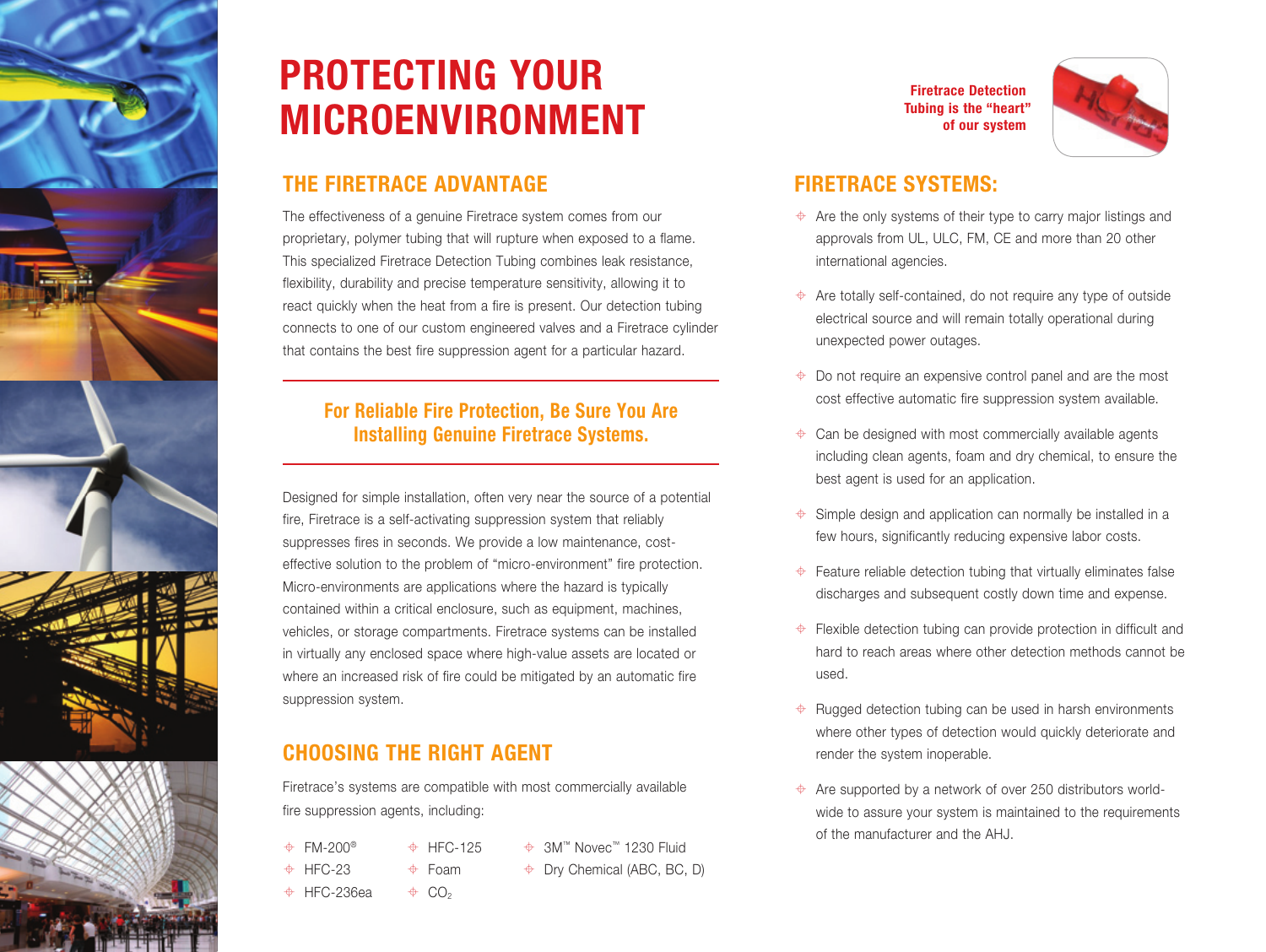## **TAILORED SOLUTIONS**



#### **Direct Release Systems**

The Direct Release System utilizes the Firetrace Detection Tubing as both the fire detection device and the fire suppressant delivery system. The portion of the tube nearest the hottest point of the fire ruptures, forming an effective discharge "nozzle". The pressure drop in the tube releases the entire contents of the cylinder through this nozzle.



#### **Indirect Release Systems**

With the Indirect Release System, the Firetrace Detection Tubing is used only as a detection device. The fire suppression agent is delivered via copper tubing, stainless steel tubing or braided hose. Once the tube "bursts", the suppressant is discharged through strategically placed nozzles within the protected enclosure.





#### **CNC Machines**

Enclosed automated milling machines; EDM machines; robotic welding machines; plastic injection molding machines





#### **Electrical Cabinets and Controls**

Computer racks; PLC & process automation control cabinets; critical data processing equipment; UPS cabinets; medical equipment; switchgears





#### **Industrial Equipment** Forklifts; plant machinery engine protection; paper

pulping machines; farming equipment





## **Fume Cabinets**

Chemical storage; research and development labs; chemical production; pharmaceutical labs; university and school labs





#### **On-Road Vehicles / Mass Transit**

Buses; electric trains; school buses; paratransport vehicles; emergency vehicles; shredder trucks